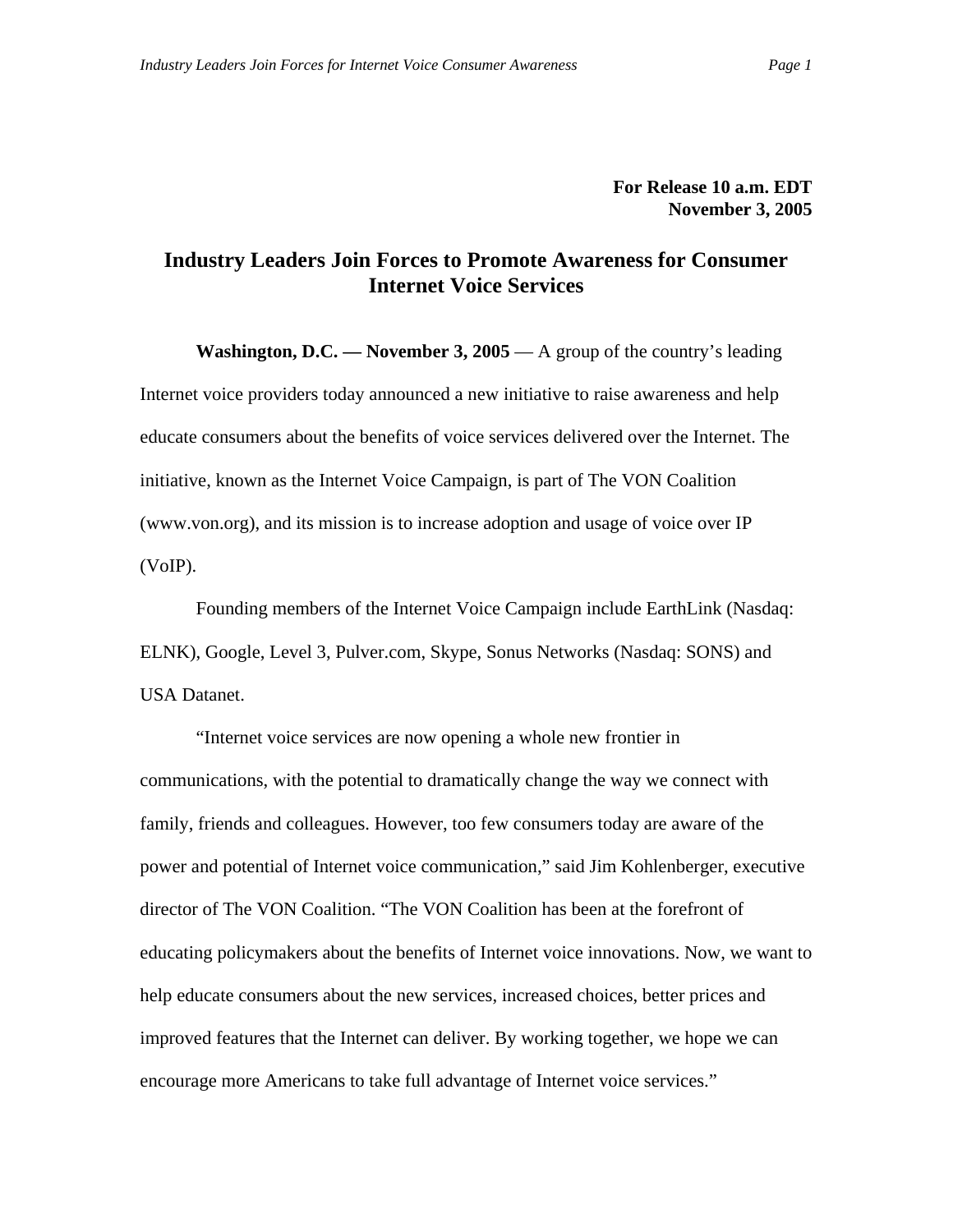The member companies seek to increase the popularity of Internet voice services by helping mainstream consumers take advantage of the same features that early adopters of this technology now enjoy. Today, many consumers are not aware that VoIP is a reliable, low-cost alternative to traditional phone service and can serve as a gateway that integrates the Internet, e-mail, instant messaging and voice calling.

According to the May 2005 Telecommunications Report by Harris Interactive, attitudes and misperceptions prevent many consumers from adopting VoIP services. Key findings of the survey reveal that:

- Among consumers who are aware of Internet voice, 36 percent don't use the service because they don't know enough about it;
- 38 percent don't use it because voice over Internet providers have failed to show a convincing story;
- 38 percent are waiting for Internet voice to become more mainstream;
- 23 percent said recommendations would help them move toward Internet voice, according to the survey.

Other barriers to Internet voice adoption include questions about 911 support issues; privacy and security; power failures and call quality.

By addressing these issues, the Internet Voice Campaign aims to educate consumers about the benefits of using the Internet for phone calls, instant messaging and other advanced telephone functions, and dispel misperceptions. As initial actions, the Campaign will conduct a survey later this year and begin a consumer awareness campaign that articulates the benefits and features of Internet voice coupled with consumer messages about cost and ease of use. The survey will reach beyond simple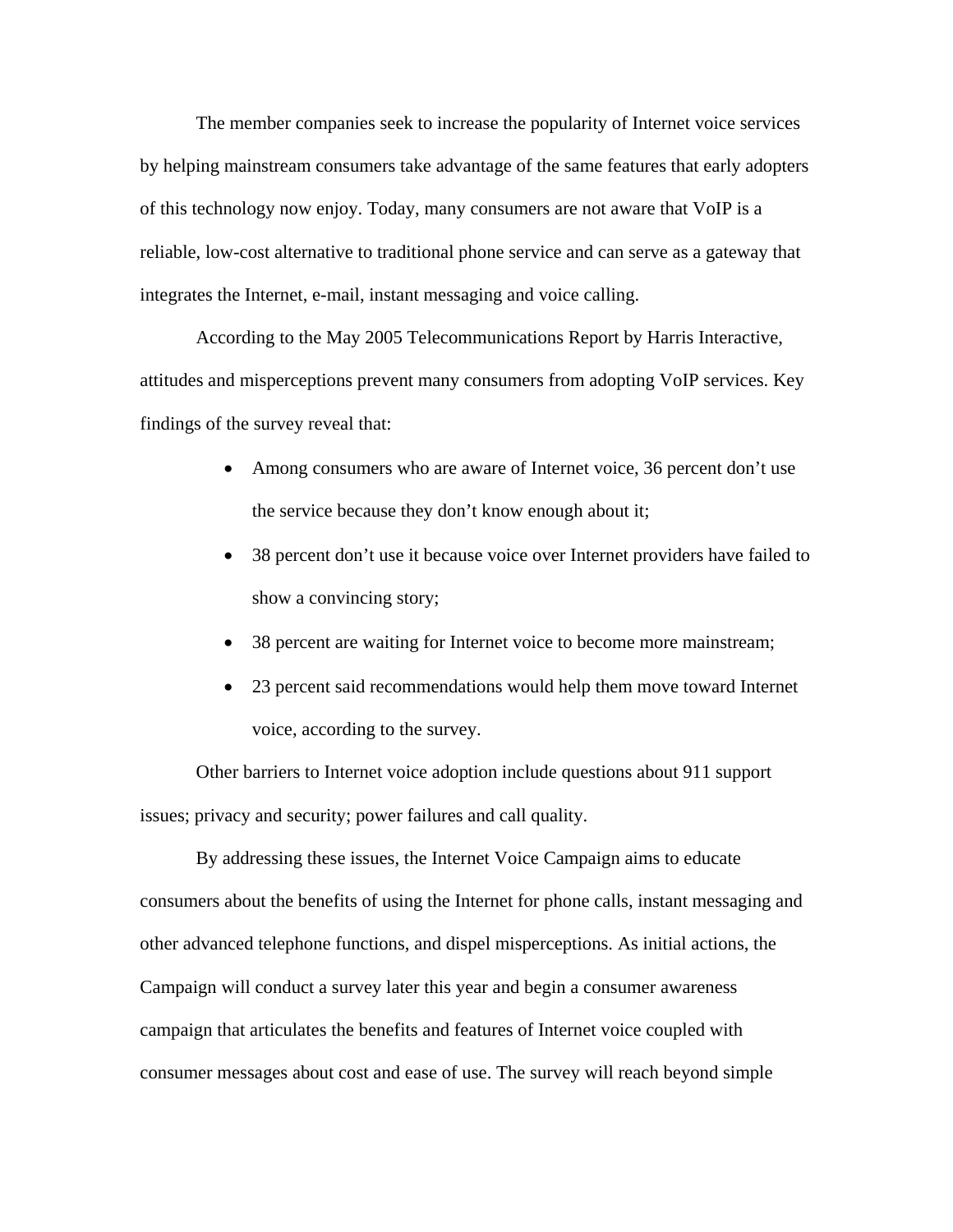awareness of voice to find out what types of services and products consumers would want to see offered through an Internet voice service.

Organizations interested in joining the Internet Voice Campaign should e-mail jkohlenberger@cox.net, or call The VON Coalition at 703-237-2357.

## **Comments**

"Voice over IP has the potential to revolutionize the way we all communicate, providing high-quality, low-cost alternatives to traditional phone lines," said Steve Howe, vice president of Voice, EarthLink. "With this collaboration, we are declaring: the time for Internet voice is now, and consumers need to know the benefits and innovative services that voice over IP can provide."

"As a wholesale network enabler to 8 of the top 10 VoIP service providers, Level 3 has a vested interest in the successful adoption of VoIP," said Charles Meyers, group vice president for Level 3. "We recognize that in order to drive mass market adoption, we need to work cooperatively to raise awareness and educate consumers on the benefits of IP telephony."

"Not only will IP technology advance the types and quality of services available to consumers, but IP technology will dramatically advance the social good, by offering consumers next generation emergency response capabilities, disabilities access alternatives, and the advantages that come from combining voice, video, data, text, and presence applications that users may control themselves," said Jonathan Askin, general counsel, Pulver.com.

"Internet voice communications, like e-mail and instant messaging before it, will revolutionize the way people communicate," said Christopher Libertelli, director, Government and Regulatory Affairs at Skype. "Skype is excited to participate in this industry effort to educate consumers about the many benefits of voice over IP."

"With broadband deployment continuing to rise, service providers are in a stronger position than ever before to deliver high quality, easy to use, innovative new services that improve the way consumers communicate," said Hassan Ahmed, chairman and CEO, Sonus Networks. "We're proud to join forces with other leaders in the industry